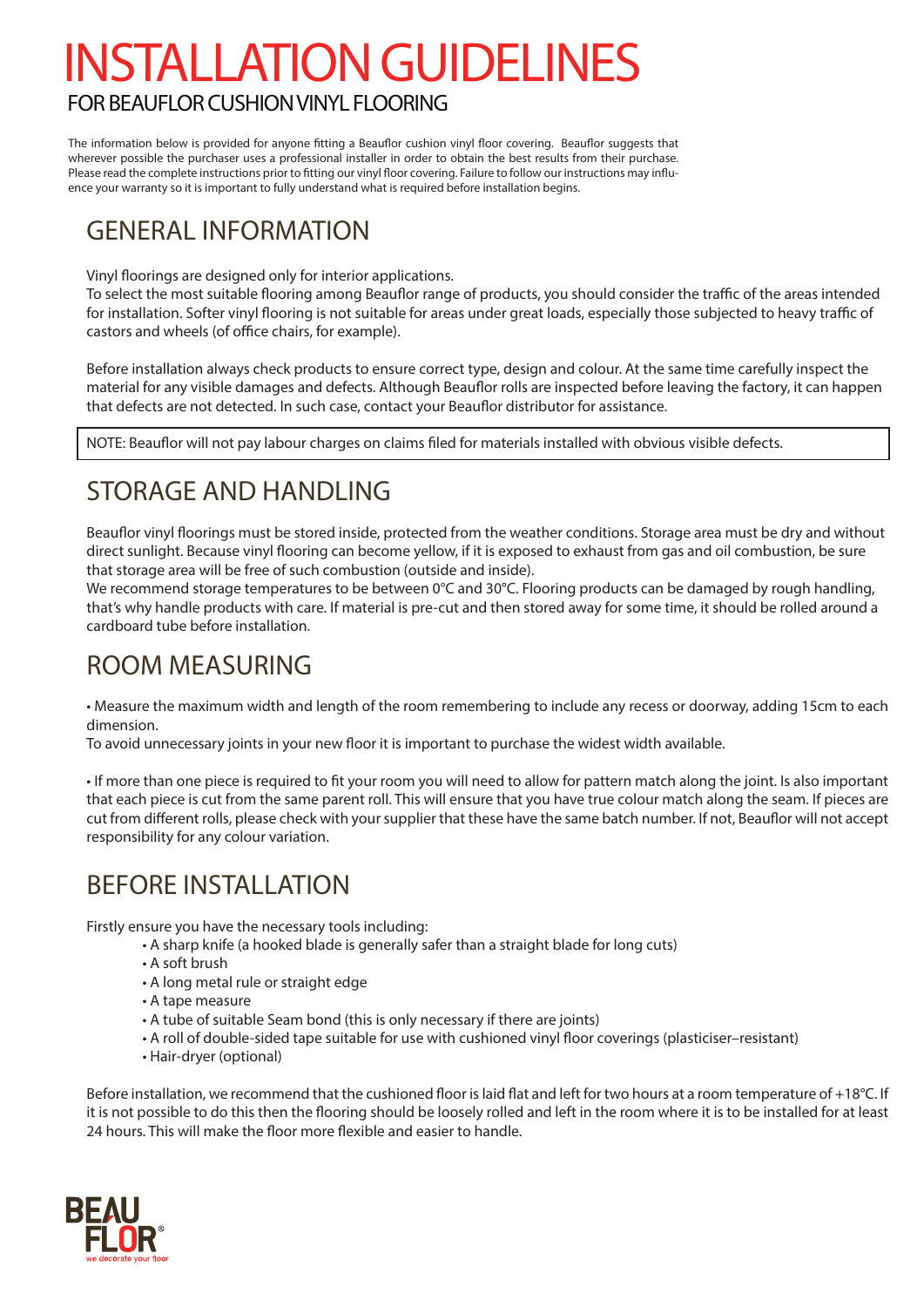# THE SUBFLOOR AND ITS PREPARATION

Imperfections in the subfloor will affect the final appearance and performance of cushioned flooring.

Any particles that could compromise the quality of bonding with the adhesive must be removed. The humidity of the subfloor must meet the standard technical requirements valid in the country where the flooring is to be installed.

Basic requirements:

# **• For ALL floors**

Subfloors must be absolutely level, clean and free from grit, dust, grease, oil, polish, old adhesive & paint. It is essential that the subfloor is dry. Dampness can cause discolouration to the flooring. If in doubt, take a hygrometer reading to check the level of dampness. A maximum hygrometer reading of 75% RH is recommended. Any underfloor heating should be turned off during installation.

# **• For concrete floors**

Use a levelling compound if the surface is uneven, rough or cracked. It is usual to apply 3-6mm of levelling compound to produce the desired level of smoothness.

# **• For floor boarded timber floors**

All loose floorboards should be secured with suitable nails or countersunk screws. Any protruding nails must be hammered down flush with the surface. Cover the floorboards with 3-6mm gauge resin-bonded plywood panels (normally 1200mm x 600mm). Secure the panels with 25mm ring shanked nails, staples or countersunk flat head screws, at 100mm spacing. If the subfloor is timber on top a solid base (e.g. wood blocks on concrete) remove the timber and treat as concrete. Do not lay the flooring directly on timber treated with wood preservative.

# **• Quarry or Ceramic tiles**

Follow the basic requirements above for concrete floors. Any loose or broken tiles should be removed and the floor patched with a suitable concrete batch before using a latex levelling compound to fill the joints between the tiles to create a smooth surface. Old quarry tiles were often laid on subfloors without a suitable Damp-proof membrane. This should be checked prior to installation of the floor. If there is no integral DPM then a surface DPM must be installed.

### **• Existing smooth flooring**

Remove all existing cushioned vinyl, linoleum, cork flooring.

### **• Existing hard flooring such as PVC Composition tiles (including bitumen based 'Marley' tiles)**

These tiles may be left in place. All polish must be removed from the tiles with a solution of 2% household ammonia, the floor must then be thoroughly rinsed with clean water. Any damaged or loose fitting tiles must be removed and the floor patched flush to the remaining tiles with levelling compound. To prevent staining to the new floor, the tiles must then be covered with a MINIMUM 6mm thickness of levelling compound.

WARNING: Do not sand any existing flooring material, it may contain asbestos fibres, which can be hazardous to health. (Beauflor residential vinyl floors do not contain asbestos).

### **• For OSB plates**

All loose floorboards should be secured with suitable nails or countersunk screws. Any protruding nails must be hammered down flush with the surface. Do not lay the flooring directly on timber treated with wood preservative.

After subfloor preparation has been completed, carefully remove all dirt and debris from the subfloor with a vacuum cleaner, a broom, or a brush with fine bristles.

**NOTE**: Beauflor cannot be responsible:

- for joint or texture show-through, ridging over subfloor joint, any raised areas due to uneven surface (from fasteners such as nails …) of subfloor …
- for discoloration from wet subfloor

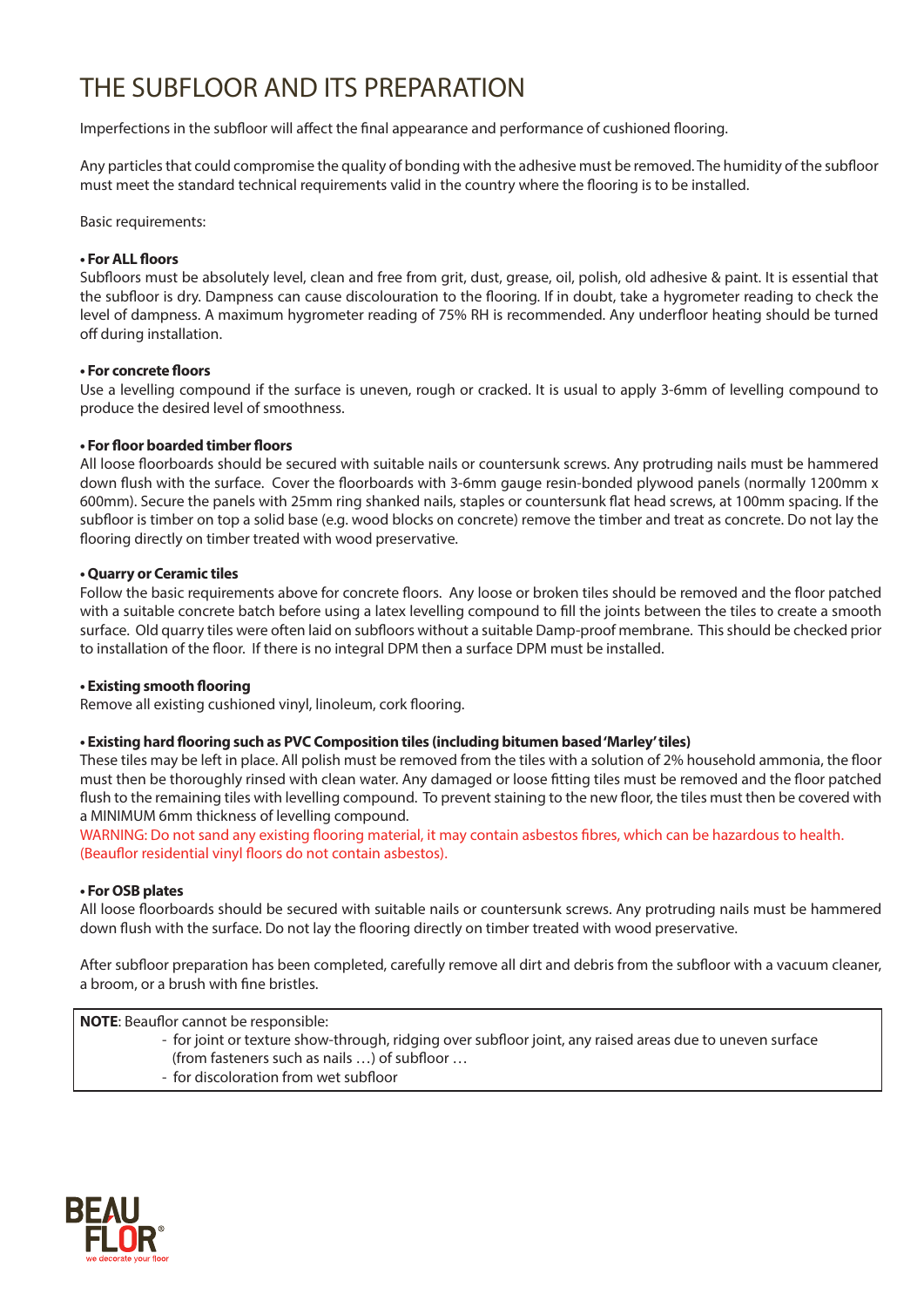# LAYING YOUR FLOOR

# **Installation**

Subfloor, Beauflor flooring and adhesive must be kept for conditioning, 24 - 48 hours prior to, during and 24-48 hours after the installation in a room, with a temperature between 18 - 29°C and a relative humidity of 50-60%. During the service life of the floor, the temperature should never fall below 13°C. The performance of the flooring material and adhesives can be adversely affected below this minimum temperature.

Before installation material must be rolled face out until installation commences. However it can be pre-cut (accurately) to fit the room, but after that be sure to roll face out again (do not roll the material face in, until taking it into the room for installation). When material is rolled face out, be careful not to damage the surface while handling the roll.

CAUTION: If pre-cut roll is stored for some time before installation, please follow Beauflor instruction in Storage and Handling section.

# **Fitting your floor**

Rough cut the material to size leaving about 5cm all round for final trimming in. If more than one piece of flooring is needed, cut the pieces to length but add an amount equal to the pattern match to each piece, plus the 5cm trimming allowance. Line up the cut piece to your selected starting wall. The material is laid with the 5cm over-cut running up the walls, ensuring that the pattern runs parallel to the wall.



# **Cutting in**

It is important to cut the floor in gradually. Several small trimming cuts are better than attempting one cut and will result in a better finish. Always hold the knife perpendicular to the floor to keep a straight cut finish.

# **Internal corners**

Make small diagonal cuts across the material's corner very gradually until the material fits neatly into the corner.



# **External corners**

Push the material firmly down to the joint of the floor and wall. Cut down the material, following the corner and trim flat to the floor. It can be helpful to gently warm the floor with a domestic hair dryer to make it more flexible.

# **Irregular fittings (radiator pipes etc)**

Push the material into the joint between the floor and fitting and cut down almost to the floor. A small cross-cut will then stop the material tearing. Gently ease the material down around the fitting by cutting to the floor at all pressure points and cutting flat to the floor.

With the material now lying flat around the fittings and corners, the final cutting along the wall lengths can be carried out. Push the flooring into the joint of the wall and floor with the straight edge and, cut off small strips at a time, gradually working the material down to the floor keeping the blade tight against the skirting board and held as near the vertical position as possible.

Avoid trimming in too tightly as this will prevent the material lying flat (as a general rule leave a gap of 2 - 3mm between the edge of the floor and the skirting board to allow for normal movement, this will avoid any buckling due to room expansion/ contraction). Release any trapped air by sweeping with a soft broom.

To allow movement of heavy appliances (fridges/washing machines/cookers) it is important to fully adhere a 5cm deep band running beyond the full width of the appliance where the floor meets the wall. This minimises the risk of pulling up the flooring during movement. If heavy appliances are to be regularly moved placing them on an off cut of vinyl or on a piece of hardboard should be considered. This will further reduce the risk of damage to the flooring.

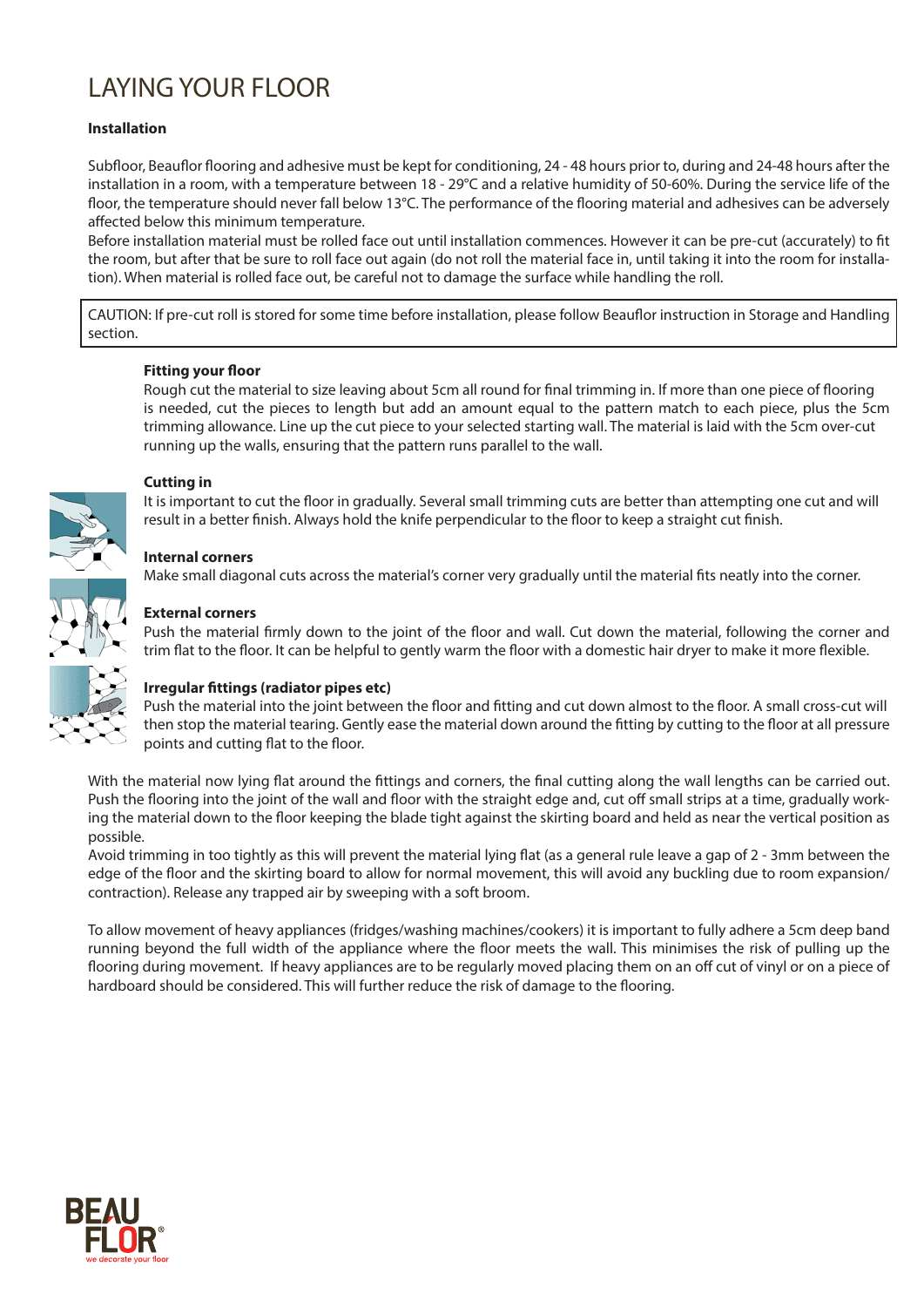# PATTERN-MATCHING, SEAM CUTTING AND WELDING

# **IMPORTANT**: If the floor is loose laid it is not possible to accomodate a seam. If there is one seam required the floor must be fully adhered (see below).

Additional items required:

- Low-tack masking or clear adhesive tape.
- Acrylic adhesive and fine notched spreader or a double-sided adhesive tape suitable for vinyl flooring.
- Chemical vinyl sealant fluid (Cold welding fluid Type A).

Follow these steps:

• Fit the largest of the rough-cut pieces in accordance with above guidelines.

• Lay the next largest rough-cut piece so that it overlaps the first by 35-50mm, ensuring that the pattern matches. **NOTE** (4m width only): adjacent sheet widths should be reversed to minimise apparent shade variation. Fit this second piece as described above.

• To cut the seam place your steel rule or straight edge so that the guiding edge lies over both edges of the overlapping material. Hold firmly and cut through both thicknesses simultaneously keeping the knife as vertical as possible to the flooring to create a closely butting seam (This will require gradual cutting - do not attempt to accomplish in one stroke.)

• Carefully fold back the flooring and put down a piece of double-sided tape on the floor directly under the middle of the seam. Alternatively apply a 15cm/6" band of acrylic adhesive to the floor directly under the seam.

• Carefully replace the flooring onto the tape or into the adhesive making sure that the pattern match is correct.

If using adhesive allow 24 hours after adhesion of the floor to the subfloor before finishing the joint. Otherwise proceed as below:

• Cover the seam with a low-tack masking or clear adhesive tape (do not use a strong adhesive tape as this may damage the floor surface when you remove it).

• Cut through the tape along the seam so it is ready to take a cold-welding vinyl sealant fluid.

Insert the applicator needle well into the seam until it touches the subfloor. Pull it slowly along the seam whilst gently squeezing the tube.

• The needle will allow fluid to flow into the seam and, at the same time, a bead of fluid about 2-4mm wide will be left on the tape. Remove the tape after about 10 minutes when the welding fluid has dried to leave a virtually invisible seam.

The seam will be dry enough to walk on after 20 minutes and fully cured in 2-3 hours, by which time it will be a watertight, dirt-resistant seam.